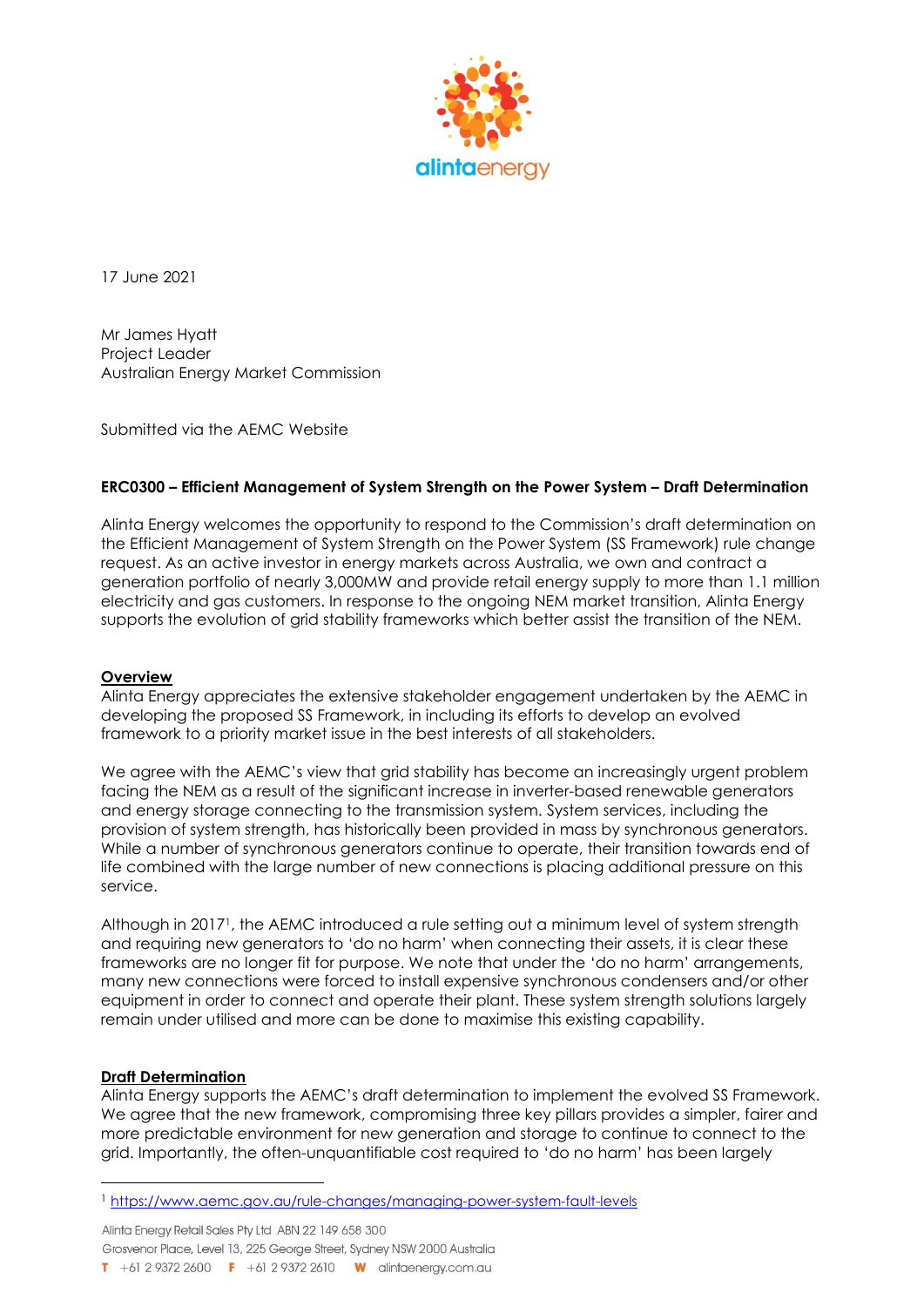removed and redirected to transmission operators2, where a holistic perspective on the existing and forecast risk requirement for system strength can be better assessed and managed.

While we are supportive of the proposed SS Framework, we have some outstanding governance and implementation concerns which we strongly encourage the AEMC to address prior to its final rule:

1. TNSP procurement of System Strength – the SS Framework requires network operators to procure system strength to meet the System Strength Standard (SSS) appliable at certain locations across its network. However, network operators appear to have full discretion on how it meets this requirement, including to pursue network options over the efficient use of existing non-network options. This means that potentially a large number of private investments forced by the 'do no harm' obligations, in addition to unused capacity at synchronous plants, could remain under utilised.

The evolved SS Framework must operate in the long-term interests of consumers by obligating network operators to consider network and non-network options concurrently. Alinta Energy recommends the AEMC strength obligations on network operators to require them to conduct this comparative assessment and demonstrate the clear net benefit of a decision to build any new network assets. The AER, as economic regulator, must also be empowered to assess and approve any new investment proposal, to ensure that consumers do not pay for unnecessary infrastructure.

In addition, we strongly encourage the AEMC to consider requiring transmission operators to, in-part3, meet their SSS by commercially contracting with private operators. The AER could also be tasked with developing a suitable commercial contract template, or to approve a transmission operator-developed contract. This regulatory oversight function would also ensure that consumers only contribute to cost-efficient arrangements.

2. New Connection procurement of System Strength – We support the ability of new connecting generators to contract with a third party as a system strength selfremediation option. However, the SS Framework appears to lack suitable transparency around the details of each counterparty or where parties could go to identify and negotiate a System Strength service.

Alinta Energy believes that without further clarification on the operational arrangements of this viable option, the risk, cost, time and effort required to practically find a suitable counterparty 'in the dark' becomes a deterrent. To address this concern, we recommend the AEMC instruct AEMO to set up an information portal (or use an existing information pathway) to provide clarity in this space.

3. Development of the SS Charge – Alinta Energy understands that the System Strength Charge (SSC) comprises three components, and that each component follows a specific process to be finalised for a defined period of time. While we accept that all three components are necessary elements of the SSC, publication of this full charge will not be known for some time yet. This uncertainty has the possibility of impacting new projects, both commenced and yet to be determined. Noting the SSC could be quite substantial, it needs to be factored early into the investment development process. Without this critical information, investor cashflow and possibly new investment projects may be paused, until a clearer view is developed.

<sup>2</sup> Working with the market operator.

<sup>3</sup> We suggest this could be around 50% of a SSS procurement.